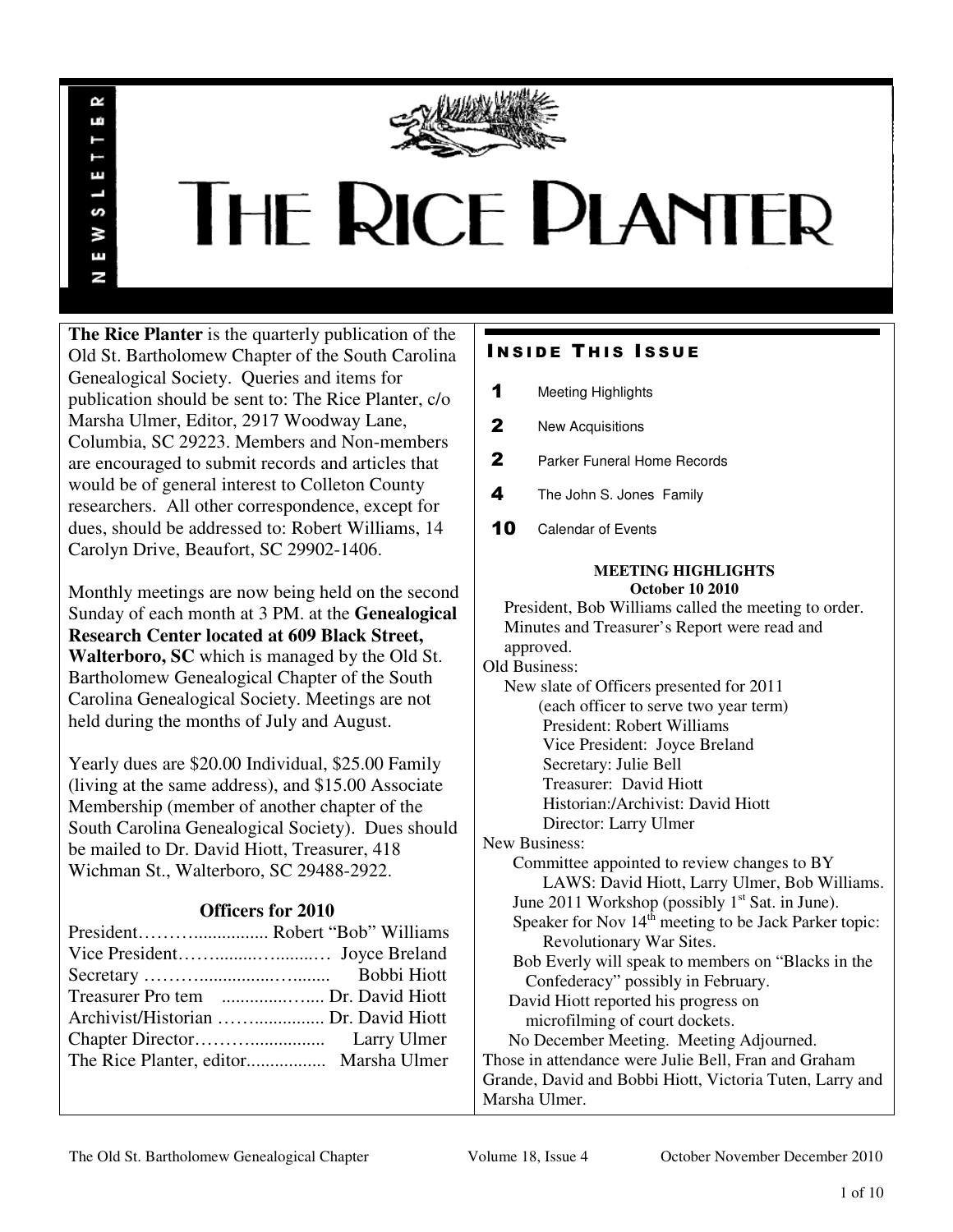#### **MEETING HIGHLIGHTS November 14 2010**

| Meeting called to order by Pres. Bob Williams.                     |
|--------------------------------------------------------------------|
| Deferred reading of minutes to Jan 2011 meeting.                   |
| Treasurer's Report read and approved.                              |
| Slate of Officers read and approved.                               |
| Pres: Robert Williams                                              |
| Vice Pres: Joyce Breland                                           |
| Secretary: Julie Bell                                              |
| Treasurer: David Hiott                                             |
| Historian/Archivist: David Hiott                                   |
| Director: Larry Ulmer                                              |
| Speaker, Jack Parker spoke on Revolutionary War.                   |
| No meeting in December.                                            |
| Next meeting January 2011.                                         |
| Meeting adjourned.                                                 |
| Those in attendance: Julie Bell, Catherine Branham, Joyce Breland, |
| Myrtle Hilton, David and Bobbi Hiott, Jack Parker, Victoria Tuten, |
| Larry Ulmer, Edwin Walker, Robert Williams,                        |
|                                                                    |

#### **NEW ACQUISITIONS TO OLD ST. BARTHOLOMEW GENEALOGICAL CHAPTER RESEARCH CENTER NAME OF ITEM DONOR**

Butler & His Cavalry in the War of Secession 1861-1865, The SC Brigade by U. R. Brooks Bob Williams (given in memory of Colleton District's Saddle Soldiers). South Carolina Military Organizations During the War Between the States Vol. 1, The Lowcountry & Pee Dee by Robert S. Seigler Bob Williams (given in memory of Sgt Henry Allen Williams Co G, 4 SC Cav., & Robert "Son" Black, Co B Kirk's Squadron, Partisan Rangers, SC Cav. South Carolina' Military Organizations During The War Between the States, Vol. 4, Statewide Units, Militia and Reserves Bob Williams (given in memory of Sheriff Robert Black, Capt, of Co H, 2<sup>nd</sup> SC State Troopers. Bethel Presbyterian Directory, 2003 E.T.H. Shaffer The Train Family by R. E. Train E.T.H. Shaffer SC Postcards, Vol. II Beaufort to Barnwell by H. & T. L. Johnson E.T.H. Shaffer Images of America, John's Island by E.T.H. Shaffer

#### Images of America, Beaufort by P. W. Cooper E.T.H. Shaffer

# **NEW ACQUISITIONS Cont' NAME OF ITEM DONOR** TAPS, Clemson yearbook, 1939 E.T.H. Shaffer SC Atlas & Gazetteer, by DeLorme E.T.H. Shaffer Beaufort, mages of America, By Cooper, P. W. & Collins, B. W. E.T.H. Shaffer Tales of Beaufort by Nell S. Graydon E.T.H. Shaffer Things I Remember by A. C. "Zan" Heyward E.T.H. Shaffer Memoirs…of Sussex Co, NJ. by Rev. Dr. Casper Schaeffer (includes Schaeffer family history) E.T.H. Shaffer

#### **PARKER FUNERAL HOME RECORDS**

Cromwell, Roy Frank b. Jan 15 1923 Delhi, LA d. Jan 22 1956 Grover, SC bur: Live Oak Cemetery Spouse: Mary Carn Fishburne Occ: Fireman at Fire Station, Paris Island Father: Roy Cromwell b. LA Mother: Geneva Eppervette Cromwell Case b. LA Sons: Roy Frank Cromwell Jr. Marrick Carn Cromwell Bro: Sgt. E. C. Cromwell Cpl. Robert L. Cromwell R . H. Cromwell Mil: Served World War II , Marine Corp.

## **Crosby, Bertha Varnadoe**

b. Oct 3, 1878 Colleton Co, SC d. Mar 24 1956 Colleton Co Hosp. Colleton Co, SC bur: Bedons Baptist Church Cemetery Spouse: Archie C. Crosby Father: Henry Varnadoe b. Colleton Co, SC Mother: Julia Benton b. Colleton Co, SC Sons: Bartow Crosby of Walterboro, SC Ulmont G. Crosby of Walterboro, SC Lonnie A. Crosby of Walterboro, SC EsDorn C. Crosby of Walterboro, SC Daus: Mrs. Jaki O'Quinn of Walterboro, SC Mrs. Hazel Carter of Beaufort, SC Bro: Eugene Varnadoe of White Hall, SC 10 Grandchildren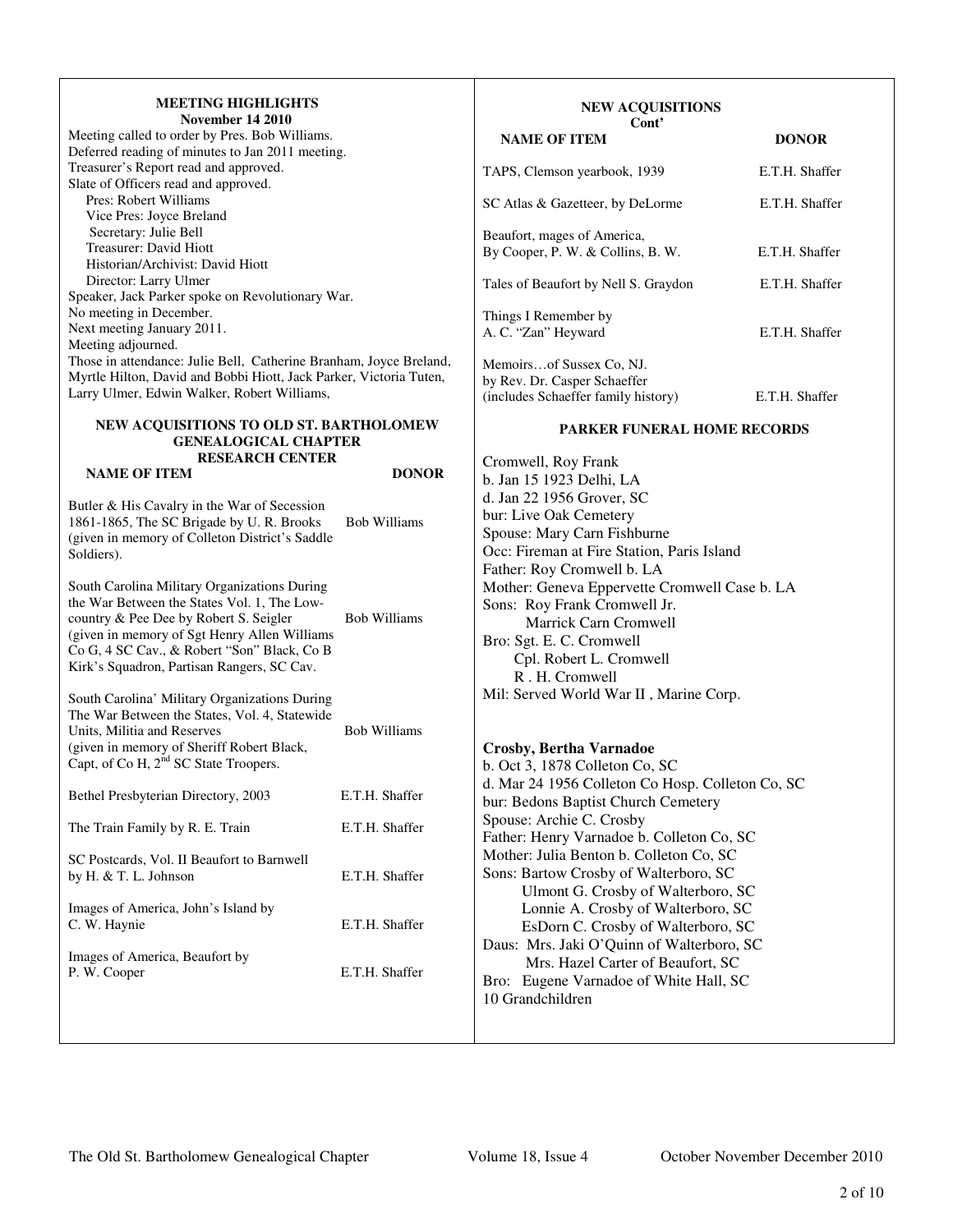#### **PARKER FUNERAL HOME RECORDS**  Continued

## **Crosby, Clarence Lemuel** . **Crosby, Heber**

b. Nov 29 1939 Colleton Co, SC b. Dec 23 1897 Colleton Co, SC d. Sep 2, 1956 Edisto River d. Mar 21 1956 State Hosp, Richland Co, SC bur: Bedons Baptist Church Cemetery bur: Old Field Creek Cemetery, Colleton Co, SC Occ: Farmer Father: Steve B. Crosby b. Colleton Co, SC Father: Frampton Crosby b. Colleton Co, SC Mother: Emma Jones Crosby b. Colleton Co, SC Mother: Dorothy Craven Crosby b. Colleton Co, SC Bros: Clifton Crosby of Ruffin, SC<br>Paternal Grandmother: Mrs. Lucy Crosby Bros: Clifton Crosby of Ruffin, SC Herbert Crosby of Ruffin, SC Paternal Grandmother: Mrs. Lucy Crosby Maternal Grandmother: Mrs. Lemuel Craven

b. Mar 16 1878 Colleton Co, SC d. Sep 22 1956 Colleton Co, SC bur: Evergreen Cemetery Occ: Retired Caretaker Live Oak Cemetery Spouse: Caroline Martin Spouse: Louise Groves Crosby Father: Lawrence Crosby b. SC Father: William Crosby b. Colleton Co, SC Mother: Mary O'Quinn b. SC Mother: Miriah Hudson b. Colleton Co, SC Sons: Riddick A. Crosby of Walterboro, SC Sons: Percy Crosby of Walterboro, SC Heyward Crosby of Walterboro, SC Fletcher Crosby of Charleston, SC William J. Crosby of Walterboro, SC Daus: Mrs. Lollie Mae Crosby of Walterboro, SC Daus: Mrs. J. L. Connelly of Beaufort, SC Mrs. Emory Williams of Walterboro, SC Mrs. H. R. Hudson of Beaufort, SC Sis: Mrs. Willie Morris of Columbia, SC Bros: W. M. Crosby of Walterboro, SC Mrs. Hamp Howard of Charleston, SC C. T. Crosby of Walterboro, SC

5 grandchildren and 3 great grandchildren

b. Feb 20 1882 Maryland d. Feb 12 1956 **DeTreville, Jesse Campbell** bur: Sylvan Heights Cem., Uniontown, Penn b. Aug 11 1893 Walterboro, SC Occ: Retired Retail Grocer d. Mar 2 1956 Walterboro, SC Spouse: Myrtle Miller bur: Live Oak Cemetery Father: John Deck b. Virginia **Occ: Retired Businessman** Mother: Edith Bergman Father: James C. DeTreville b. Charleston, SC Dau: Mrs. Frank (last Name Unreadable) Walterboro, SC Mother: Julia Mary Sauls b. Colleton Co, SC Sons: Jim Deck of Harrisburg, PA Bros: Richard H. DeTreville of Camden, SC Ray Deck of Hopwood, PA George DeTreville of N.Y.C.

Drawdy, Ida Irene O'Quinn **Details** and Details and Details and Details and Details and Details and Details and Details and Details and Details and Details are provided as  $\overline{S}$  and Details are provided as  $\overline{S}$  and b. Jan 9 1895 Colleton Co, SC James C. DeTreville of Columbia, SC d. Nov 7 1956 New Roper Hosp, Charleston, SC Morgan A. of N.Y.C. bur: Live Oak Cemetery **Alfred L. of Glendale**, GA Spouse: Oliver Drawdy Sis: Mrs. Andrew J. Bethea of Columbia, SC Mother: Margaret Brant b. Colleton Co, Sc Miss Marle DeTreville of Charleston, SC Son: J. D. Drawdy of Walterboro, SC Military: Veteran of World War I Theodore D. Drawdy of N. Charleston, SC Dau: Mrs. Winford O'Quinn of Walterboro, SC Sis: Mrs. E. W. Smith of Osteen, FL 5 Grandchildren

## **Crosby, Jasper Edward**

**Crosby, Henry C.** b. Aug 25 1875 Colleton Co, SC d. May 21 1956 Colleton Co Hosp, Colleton Co, SC bur: Bedons Baptist Church Cemetery, Colleton Co, SC Mrs. Bennie Bailey of Cottageville, SC<br>
dchildren and 3 great grandchildren<br>
L. E. Crosby of Ashton, SC<br>
L. E. Crosby of Ashton, SC Half-Sis: Miss Lucy Crosby of Walterboro, SC **Deck, William** 15 Grandchildren and 7 Great Grandchildren

Ellis DeTreville of Beaufort, SC

Father: Jacob O'Quinn b. Colleton Co, SC Miss Cathleen DeTreville of Walterboro, SC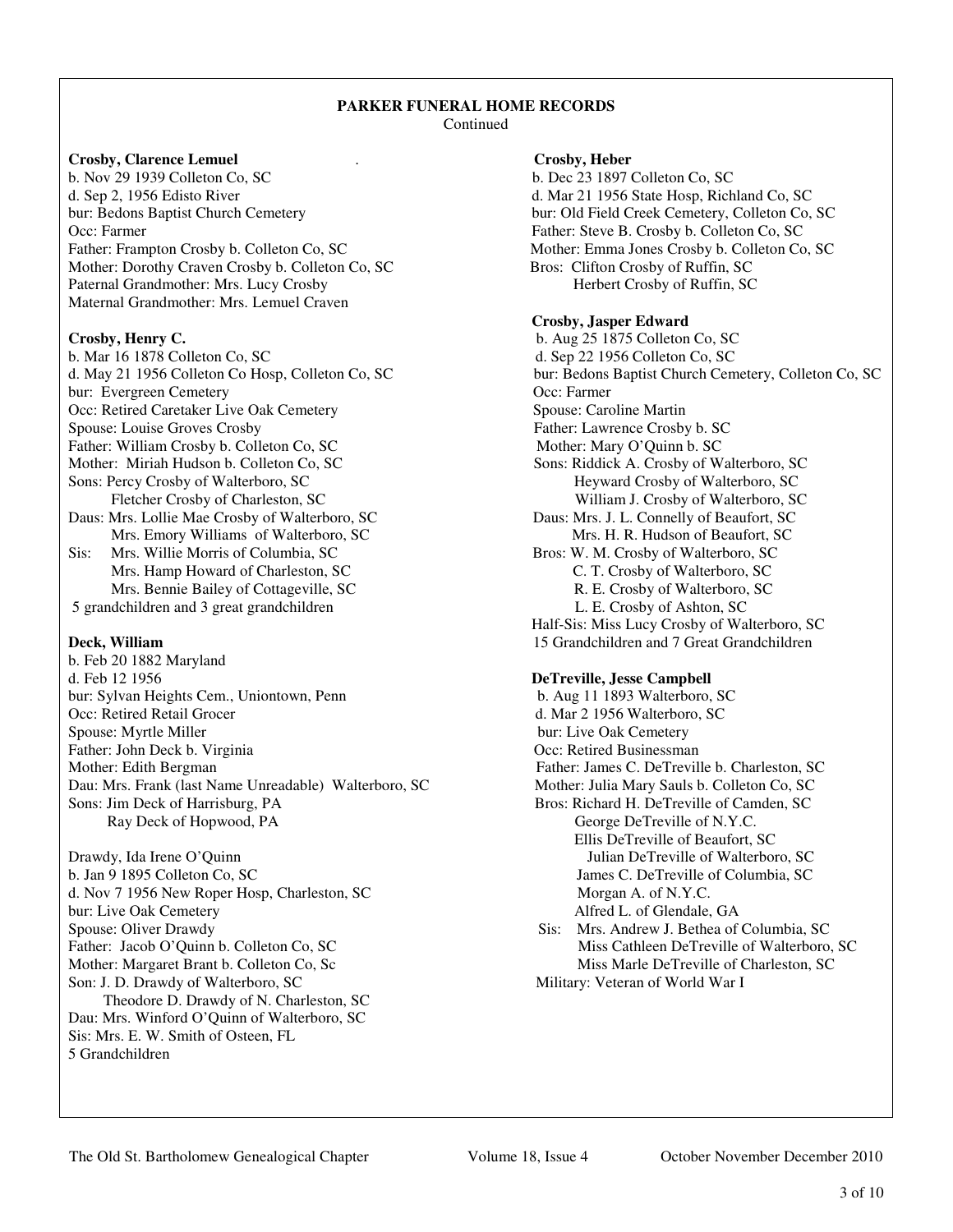# **THE JOHN S. JONES FAMILY**

## **Cont'**

## **Robert Walton Jones and Estelle "Stella" Ulmer**

*Children:*

- 265 i. Samuel Porter Jones, born Oct 27 1910 in Colleton Co, SC, died Nov 29 1988, buried in Bethel United Methodist Church, Ruffin, SC, never married occupation Retired farmer, military Army veteran of World War II.
- 266 ii. Edwin Walton Jones, born Sep 22 1912 in Colleton Co, SC, died Aug 24 1972 in Veterans Hospital, Charleston, SC, buried Bethel United Methodist Church, Ruffin, SC, military Veteran of World War II, never married.
- 267 iii. James Gary Jones, born May 23 1914 in Ruffin, Colleton Co, SC, died Mar 10 1995, buried in Golden Gate National Cemetery, SF, Calif., military Major in the Army Chaplains Corp. He married Eleanor Elizabeth Clanton May 23 1938 in Ft Worth, Texas, born Apr 12 1912 in Tampa, Fla.
- 268 iv. Harry Herman Jones, born Jun 26 1916 in Colleton Co, SC, died Aug 30 1974 in Jacksonville, Duval Co, Fla, buried Bethel United Methodist Church, Ruffin, SC, never married occupation Salesman.
- 269 v. George W. Jones, born May 15 1918 in Ruffin, Colleton Co, SC, died Aug 23 1970 in Charleston, Charleston County, SC, buried Fairfax Cemetery, Fairfax, SC. He married Emma Laura Jones.
- 270 vi. Janie Louise Jones, born Nov 11 1921 in Ruffin, Colleton Co, SC, died Mar 2 1967 in Colleton County Hospital, Walterboro, SC, buried Trinity United Methodist Church, Smoaks, SC. She married Durward Norton Padgett, Jul 31 1937 in Colleton Co, SC, born Sep 15 1913 in Colleton Co, SC (son of David Newton Padgett and Alma Hendie Smith), died May 7 1982 in St Francis Hospital, Charleston, SC, buried Trinity United Methodist Church, Smoaks, SC, occupation Retired Carpenter and Farmer.
- 271 vii. John Wesley Ulmer, (adopted) born Jul 25 1922. Adopted by Irvin Blackledge Ulmer.

He married (2) **Sophia Slawter**, born Oct 6 1894, died Oct 29 1968, buried in Evergreen Christian Church, Walterboro, SC.

81. **Willie Neal Jones**, born Dec 27 1888 in South Carolina, died Jan 01 1970. He married **Dora Langdale**, Dec 22 1912, born Sep 29 1893 in Colleton Co, SC (daughter of **Humphrey Benjamin Langdale** and **Martha Mildred Hickman**), died Feb 08 1970.

- 272 i. William Clark Jones, born Sep 21 1913, died Aug 29 1989. He married Helen Ayoob, born Oct 22 1919.
- 273 ii. Agnes E. Jones, born about 1915. She married Branford Heape, Jul 10 1936.<br>274 iii. Mary Jones married Dudley Pierce.
- iii. Mary Jones married Dudley Pierce.
- 275 iv. Christopher Carn Jones, born Nov 26 1919 in Colleton Co, SC, died Jun 02 1991 in Colleton County Hospital, Walterboro, SC, buried Pleasant Grove Baptist Church, Walterboro, SC, military: Army Veteran of World War II. He married Altha Azalee "Letha" Jolly, Jul 30 1943, born Sep 24 1924.
- 276 v. Raymond Neal Jones Sr, born Nov 29 1924. He married Emmadell Hiott, Jul 25 1943, born Jul 13 1923 in Putnam Co, Ind. (daughter of Peter M. Hiott and Marjorie Ann Cooper), died Dec 20 1987 in Colleton Regional Hospital, Walterboro, SC buried Pleasant Grove Baptist Church, Walterboro, SC.
- 84. **Florence "Florrie" Crosby**, born Oct 16 1891 in Colleton Co, SC, died Oct 22 1936 in Ruffin, Colleton Co, SC, buried in Bethel Methodist Church, Ruffin, SC. She married **Lee O. Givens**, born Feb 24 1881 in Colleton Co, SC (son of **David Givens** and **Levicy Ann "Vicie" Crosby**), died Jan 01 1964 in Colleton County Hospital, Walterboro, SC, buried Bethel United Methodist Church, Ruffin, SC, military Veteran of World War I. **Lee**: Married a second time to Rosa E. Breland. *Children:*
	- 277 i. Marion L. Givens, born Dec 21 1913, died Jun 10 1944 in World War II, buried in Bethel Methodist Church, Ruffin, SC, military 1944 Glider Infantry, World War II.
	- 278 ii. Pearl Givens, born about 1917 in Colleton Co, SC, died Apr 1 2002 in Oakwood Health Care Center, Walterboro, SC, buried Pine Grove Baptist Church, Walterboro, SC, occupation Retired Walterboro Dress Plant, Walterboro, SC. She married (1) James Ashley Trippe, Aug 13 1936 in St George, SC by the Probate Judge, born in Vanceboro, NC (son of Jim T. Trippe and Donnie Mozelle Campbell), died May 8 1986 in Colleton Regional Hospital, Walterboro, SC, buried Smoak Cemetery, Ruffin, SC, occupation Retired barber and farmer. James: Married previously and had Mozelle Trippe Epps of Lincoln, NE; J. A. Trippe, Jr. of Greenville, SC; Mary Trippe Stokes of Salley, SC; and Lillian Trippe Harnsberger of Fort Mill, SC. Pearl married (2) Leroy Edward Lyons, born Jul 8 1922 in Colleton Co, SC (son of Samuel Benjamin Lyons Sr. and Agnes Hattie Knight), died May 12 1986 in Colleton Regional Hospital, Walterboro, SC, buried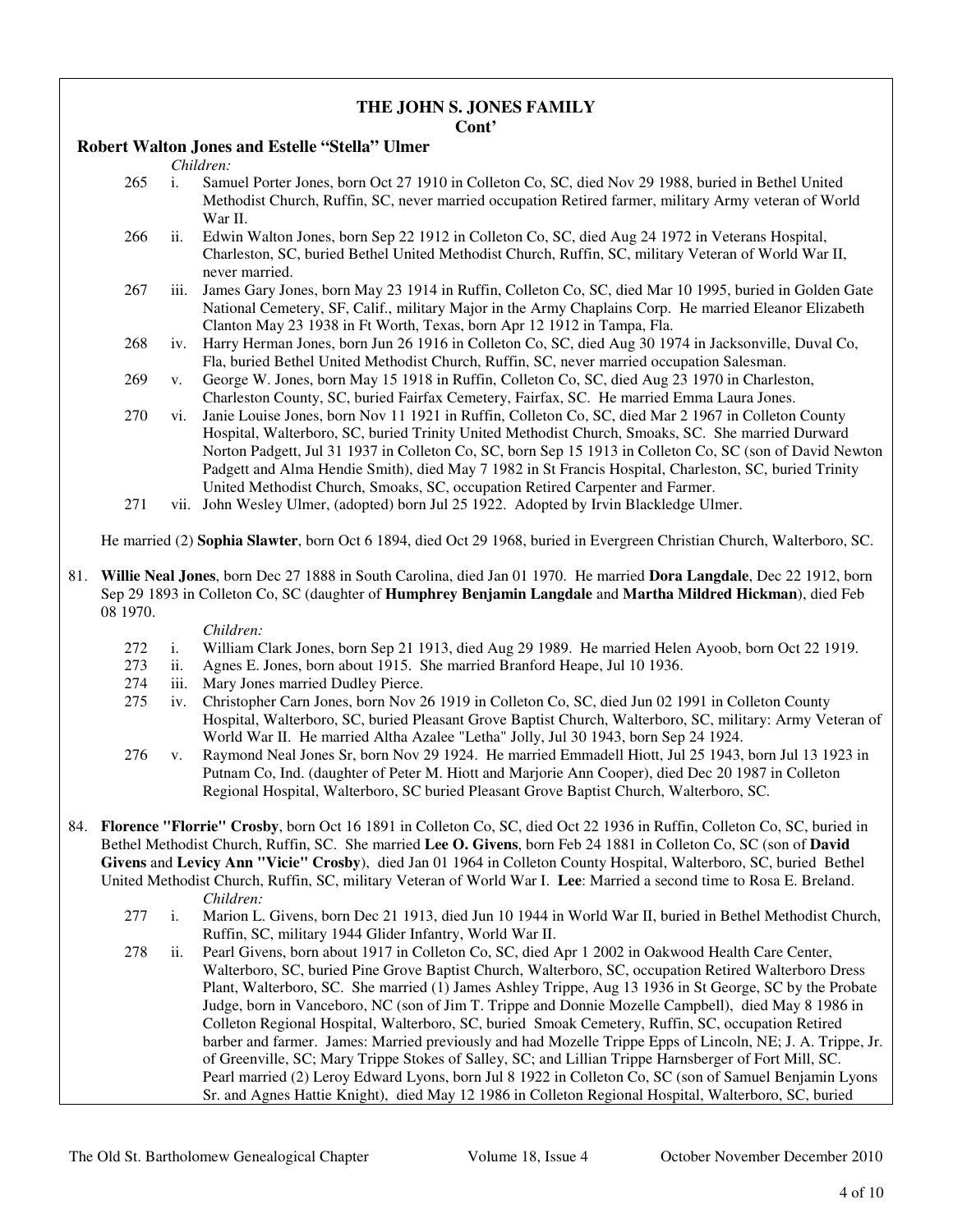Pine Grove Baptist Church, Walterboro, SC, occupation Employee of Ashton-Hill Manufacturing Co. for 27 years, military 1945 Navy Veteran of World War II.

- 279 iii. Elise Givens, born Feb 2 1918 in Colleton Co, SC, died Jun 7 1972 in Ruffin, Colleton Co, SC, buried Bethel United Methodist Church, Ruffin, SC. She married Claude France Trippe, born Aug 18 1918 in Craven Co, NC (son of Jim T. Trippe and Donnie Mozelle Campbell), died Aug 2 1962 in Charleston Hospital, Charleston, SC buried Pine Grove Baptist Church, Walterboro, SC.
- 280 iv. Merill Givens, born May 19 1920 in Colleton Co, SC, died Mar 22 1986 in Colleton Regional Hospital, Walterboro, SC, buried Bethel United Methodist Church, Ruffin, SC, military Navy veteran of World War II, occupation Retired farmer. He married Alicia Corine Ulmer, Sep 12 1944 in Walterboro, Colleton Co, SC, born Jul 3 1920 in Walterboro, Colleton Co, SC (daughter of Benjamin Leitch Ulmer and Eva Lee Kinard), died Jan 17 2006 in Oakwood Health Care Center, Walterboro, SC, buried Bethel United Methodist Church, Ruffin, SC, occupation Retired teachers aide from the Colleton County School District and a retired Sales Clerk.
- 281 v. Emma Ruth Givens, born Jun 11 1924 in Colleton Co, SC, died May 4 2009 in Beaufort Memorial Hospital, Beaufort, SC, buried Bethel United Methodist Church, Ruffin, SC, occupation Retired teacher's aid. She married (1) William Royden Hudson Sr., Jan 6 1942 in Home of Rev T. W. Williams, Ruffin, SC, born Oct 22 1920 in Colleton Co, SC (son of James Atticus Hudson and Yonah Ulmer), died Jul 22 1977 in Roper Hospital, Charleston, SC, buried Bethel United Methodist Church, Ruffin, SC, military Army Veteran of World War II, occupation Staff manager with the Independent Life Insurance Co. Emma married (2) Joseph Henry Busch, in Bethel United Methodist Church, Ruffin, SC, born Sep 3 1917 in Summerville, Dorchester Co, SC (son of Henry E. Busch and Henrietta Charpia), died Jan 26 2002 in Charleston Hospital, Charleston, SC, buried Jan 30 2002 in Boone Hill Cemetery, Summerville, SC, occupation Retired Carpenter/Charleston Navy Shipyard.
- 282 vi. Marshall Givens, born Sep 25 1936, graduated 1954 from Walterboro High School, Walterboro, SC. He married (1) Geraldine Mazie Bishop, Mar 24 1956 in Ruffin Methodist Parsonage, Ruffin, SC by Rev J. C. Inabinet, born Oct 26 1939 (daughter of Walter Eddie Bishop and Nora Lane Kinsey). Marshall married (2) Betty Connelly, born Jun 23 1941 in Colleton Co, SC (daughter of Riddick Archie Connelly Sr and Mary Elizabeth Avant), died Jan 17 2002 in Ruffin, Colleton Co, SC, buried Bethel Methodist Church, Ruffin, SC. Marshall married (3) Helen DeLong, born Jul 28 1933.
- 85. **William Henry "Willie" Crosby**, born Nov 3 1895 in Colleton Co, SC, died Jul 3 1951 in Ruffin, Colleton Co, SC, buried Bethel Methodist Church, Ruffin, SC. He married **Mary Blanche Griffin**, born Jun 19 1888 (daughter of **Edward Bryan Griffin** and **Matilda Crosby**), died Mar 22 1976 in Ruffin, Colleton Co, SC, buried Bethel United Methodist Church, Ruffin, SC.

- 283 i. Woodrow Wendell Crosby, born Oct 16 1916 in Colleton Co, SC, died May 31 2000 in Bamberg County Hospital, Bamberg, SC. He married Thelma Crosby, born Sep 22 1924 in Walterboro, Colleton Co, SC (daughter of Jesse Crosby and Mary Broderick), died Mar 14 2005 in Colleton Medical Center, Walterboro, SC, buried Live Oak Cemetery, Walterboro, SC.
- 284 ii. James Willie Crosby, born Feb 14 1919 in Colleton Co, SC, died Sep 26 1980 in Ruffin, Colleton Co, SC, buried Bethel United Methodist Church, Ruffin, SC, military Veteran of World War II, occupation Retired Electrician. He married Janie "Louise" Hudson, Oct 3 1947, born May 15 1927 (daughter of Edward Palmer "Eddie" Hudson and Bessie Lee Breland).
- 285 iii. Mary Crosby, born Mar 23 1920 in Ruffin, Colleton Co, SC, died Mar 28 2007, buried Rice Patch Christian Church, Islandton, SC, occupation Retired Seamtress. She married Bernice Harold Polk, Aug 24 1940, born Feb 5 1917 in Colleton Co, SC (son of Joseph "Marion" Polk and Anna Joanna Polk), died Jul 13 1971 in Colleton County Hospital, Walterboro, SC, buried Rice Patch Christian Church, Islandton, SC, occupation Retired from the Westinghouse Corp.
- 286 iv. Marshall Crosby, born May 7 1922, died Jun 20 1934, buried in Bethel Methodist Church, Ruffin, SC.
- 287 v. Holland Benjamin Crosby, born Nov 28 1923, married Julia Rae McAlhany, Nov 8 1946 in the office of the probate judge, Walterboro, Colleton County, SC, born Mar 10 1930 in Dorchester Co, SC (daughter of Theodore Julius McAlhany and Esther Ruby Hutto), died Nov 22 2009 in Colleton Medical Center, Walterboro, SC, buried Bethel United Methodist Church, Ruffin, SC, occupation Retired substitute school teacher from the Colleton County School District.
- 288 vi. Reba Crosby, born Mar 3 1926, graduated 1942 from Ruffin High School, Ruffin, SC. She married Rassie "Wardie" Nelson, May 25 1950 in Bedon Baptist Parsonage, Walterboro, SC, born Oct 12 1924, died Apr 14 1980, buried in Greenlawn Memorial Gardens, Walterboro, SC.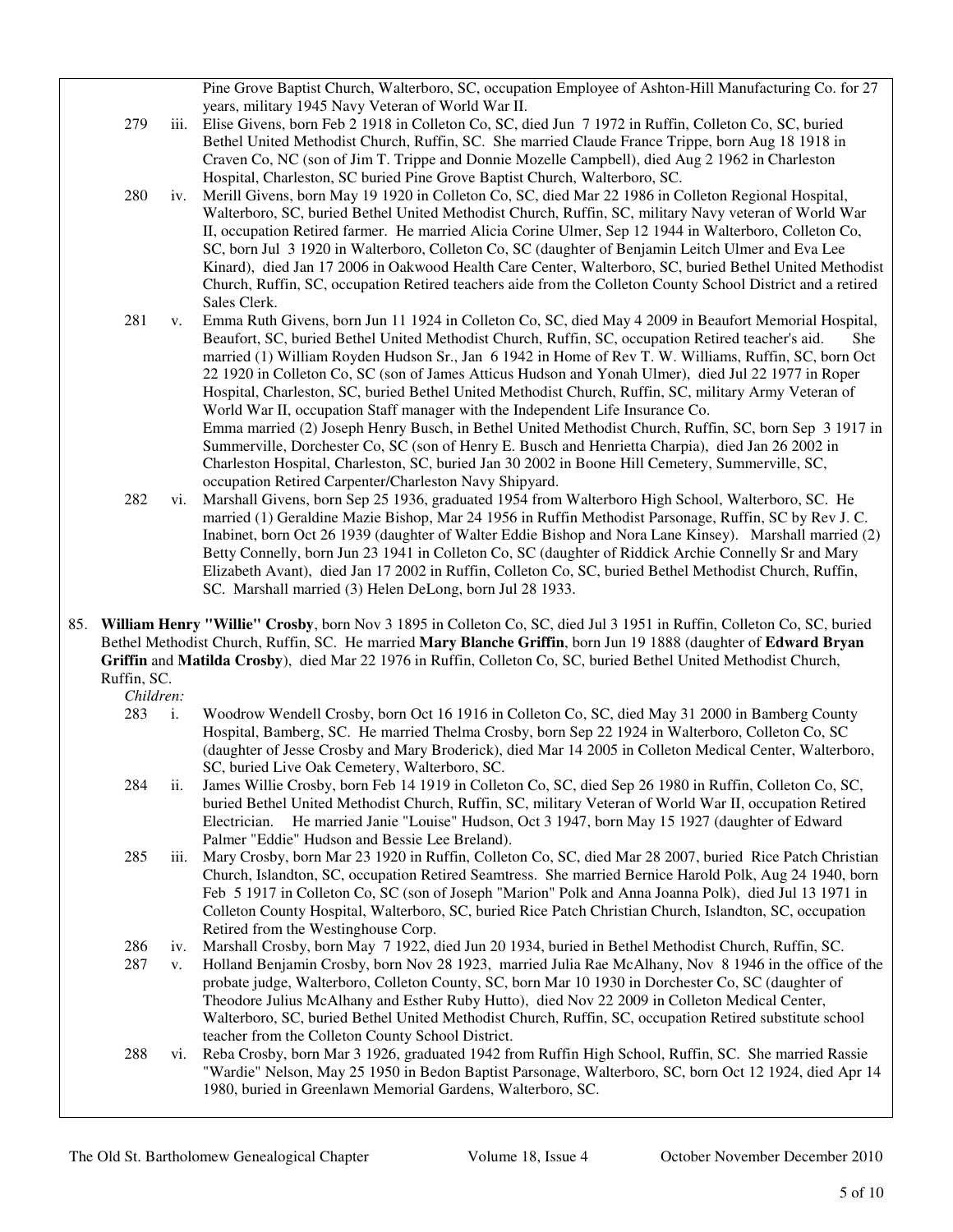88. **Eva Pauline Connelly**, born Jul of 1894 in Allendale, Allendale Co, SC, died Jan 28 1973 in Colleton County Hospital, Walterboro, SC, buried Doctor's Creek Baptist Church, Walterboro, SC. She married **Ethan Palmer Hudson**, born Oct 20 1894 in Colleton Co, SC (son of **Henry Richard Asbury Hudson** and **Alice Valentia Breland**), died Jun 18 1972 in Walterboro, Colleton Co, SC, buried Doctor's Creek Baptist Church, Walterboro, SC, occupation Retired Mail Carrier. *Children:*

289 i. Betty Ruth Hudson. She married (1) William Love "Billy" Hascall. She married (2) Unknown Shupe.

89. **Walter Connelly**, born about 1896, died Jan 31 1964 in Richmond Co, Ga. He married **Nora Carmen DuBois**, born about 1894 (daughter of **John F. DuBois** and **Elizabeth C. Padgett**).

*Children:*

- 290 i. James W. Connelly, born about 1919 in Colleton Co, SC.<br>291 ii. Dorothy N. Connelly, born about 1921 in Colleton Co, SC.
- ii. Dorothy N. Connelly, born about 1921 in Colleton Co, SC.
- 292 iii. Wilbur Rudolph Connelly, born Dec 23 1922 in Colleton Co, SC, died Aug of 1987.
- 90. **Charles Michael Connelly**, born Dec 03 1897 in Colleton Co, SC, died Mar 11 1957 in Colleton County Hospital, Walterboro, SC, buried in Bonaventure Cemetery, Savannah, GA, occupation Retired Construction Foreman, military Veteran of World War I. He married **Chessie Riley**.

*Children:*

- 293 i. E. W, Connelly.
- 294 ii. H. Marvin Connelly.
- 295 iii. Helen L. Connelly. She married Unknown Kircher.
- 91. **Emma Mae Connelly**, born about 1899, died about 1922. She married **Thomas Jefferson "Tom" Jones**, born May 10 1893 (son of **Andrew Thomas Jones** and **Annie Eliza Rentz**), died Feb of 1964,

*Children:*

- 296 i. Eugene Jones, born Sep 26 1915, died Mar 21 1994. He married Verdie Price, Aug 1 1937, born Jan 17 1917, died Mar 22 1990.
- 92. **Ursula U. Connelly**, born Jul 22 1901 in South Carolina, died Apr 15 1924 in Colleton Co, SC, buried in Doctor's Creek Baptist Church, Walterboro, SC. She married **Horace Pinckney Martin**, born Jun 07 1886 in Colleton Co, SC (son of **Henry Robert Martin** and **Mary Margaret Ulmer**), died Mar 09 1963 in Walterboro, Colleton Co, SC, buried Doctor's Creek Baptist Church, Walterboro, SC, occupation Retired Carpenter.

- 297 i. Reuben "Billy" Martin, born Mar 28 1924 in Colleton Co, SC, died Jan 18 2001 in Trident Medical Center, North Charleston, SC, buried Live Oak Cemetery, Walterboro, SC, military Army Veteran of World War II. He married Villa Caunell Bryan.
- 93. **Martha Ruth Connelly**, born Apr 23 1903 in Colleton Co, SC, died Feb 22 1984 in Ruffin, Colleton Co, SC. She married **Robert Hucks Crosby**, born Aug 16 1896 in Colleton Co, SC (son of **Berry Varn Crosby** and **Elizabeth Preacher**), died Jun 25 1955 in Colleton County Hospital, Walterboro, SC, buried in Bethel United Methodist Church, Ruffin, SC, occupation Farmer, military Veteran of World War I.
	- *Children:*
	- 298 i. Randolf P. Crosby.
	- 299 ii. Robert Monroe Crosby.
	- 300 iii. Hazel Lynn Crosby, born about 1924. She married Unknown Corbett.
- 94. **James William Connelly**, born Sep 20 1907, died Feb 17 1955, buried in Tabor United Methodist Church, Ruffin, SC. He married **Jennie Mae Nettles**, Nov 23 1930, born May 07 1910 (daughter of **John Richard Nettles** and **Mary Eloise Ironmonger**), died Dec 03 1988, buried Tabor United Methodist Church, Ruffin, SC. *Children:*
	- 301 i. James W. Connelly.
- 96. **Henry C. Jones**, born about 1868, died about 1944, buried in Woodlawn Cemetery, Adel, Ga. He married **Susannah Elizabeth "Jimmie" Shaw**, born Jun 18 1868 in Berrien Co, GA (daughter of **James Harrison Shaw** and **Rachel Mathis**) died May 03 1955, buried in Woodlawn Cemetery, Adel, Ga.
	-
	- *Children:*<br>302 i. Rosa R. Jo i. Rosa R. Jones, born about 1897.
	- 303 ii. Lola L. Jones, born about 1899.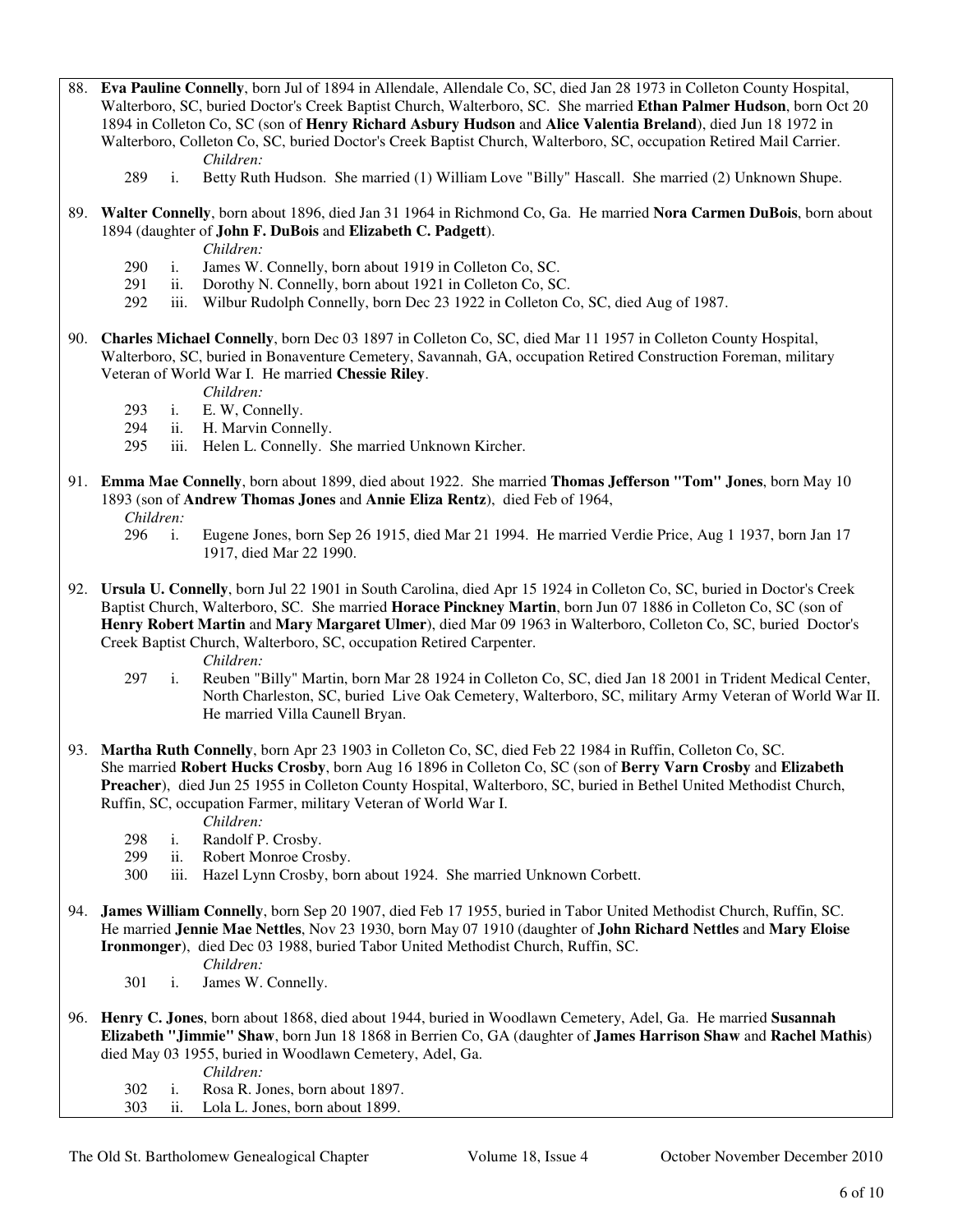- 97. **Rosa C. Jones**, born Mar 26 1870, died May 22 1945, buried in Sparks City Cemetery, Cook Co, GA. She married **William James McKinney**, Nov 27 1889 in Berrien Co, GA by Rev. J. M. Foster, born Feb 22 1867 in Berrien Co, GA (son of **James W. "Dock" McKinney** and **Nancy McCranie**), died May 28 1948, buried in Sparks City Cemetery, Cook Co, Ga. *Children:*
	- 304 i. Rubye Lee McKinney, born Apr 27 1892, died Aug 25 1958, buried in Sparks City Cemetery, Cook Co, Ga.
	- 305 ii. Clyde Lamar McKinney, born about 1898. She married Bob Ethridge.
	- 306 iii. Malcom McKinney, born about 1899, died Sep 05 1902.
	- 307 iv. Laura Edna McKinney, born Mar 26 1904, died Sep 13 1904.
	- 308 v. James "Earl" McKinney, born Jun 11 1911, died Jan 21 1988, buried in Sparks City Cemetery, Cook Co, Ga. He married Frances "Grace" Morrison, born Feb 07 1920 (daughter of John Harvey Morrison and Minnie Lee), died Jan 26 1999, buried in Sparks City Cemetery, Cook Co, Ga.
- 98. **Benjamin Jones**, born about 1872. He married **Mary Unknown**.

*Children:*

- 309 i. Julia Jones, born about 1896.
- 310 ii. Mattie Jones, born about 1898.
- 311 iii. Hattie Jones, born about 1900.
- 312 iv. William Jones, born about 1904.
- 100. **Tillman N. Jones**, born Jul 18 1884, died Apr 06 1955, buried in Concord Cemetery, Cook Co, GA. He married **Anna "Rachel" Cowart**, Jul 05 1907, born Oct 18 1892, died Dec 14 1975, buried in Concord Cemetery, Cook Co, GA.
	- *Children:*<br>313 i. Vera Mae i. Vera Mae Jones, born Mar 27 1909, died Ma 21 1960. She married Benjamin Eugene Lindsey, born Jan 15 1906, died Oct 19 1971.
	- 314 ii. Living Jones.
	- 315 iii. Melvin Hezikiah Jones, born Oct 10 1913, died Dec 05 1997, buried in Concord Cemetery, Cook Co, GA. He married Myrtle Eloise Mathis, born Jul 21 1916, died Feb 03 1997, buried in Concord Cemetery, Cook Co, GA.
	- 316 iv. Daughter Jones. She married Lum B. Lindsey, born Oct 07 1913, died Jan 23 1989.
	- 317 v. Coly Roy Jones, born Mar 09 1918, died Apr 19 1982. He married Annie Kinly, born Aug 02 1921.
	- 318 vi. Frances Marian Jones, born May 20 1921.
- 104. **Hattie A. Jones**, born May 21 1871, died Jan 21 1951, buried in Ashton Cemetery, Ashton, SC. She married **William Edward Sauls**, born Apr 15 1870 (son of **W. Martin Sauls** and **Sarah Owens**), died Jan 29 1949, buried in Ashton Cemetery, Ashton, SC. **William**:.

*Children:*

- 319 i. William M. Sauls, born Nov 24 1897, died Mar 07 1953, buried in Ashton Cemetery, Ashton, SC, military Veteran of World War I PFC 828 Aero SQ.
- 320 ii. Floyde L. Sauls, born about 1903.
- 106. **Frank Newton Jones**, born Oct 23 1872 in Colleton Co, SC, died Nov 12 1947 in Ashton, Colleton Co, SC, buried Ashton Cemetery, Ashton, SC, occupation Farmer. He married **Mary "Lola" McMillan**, born Dec 30 1876 in Ashton, Colleton Co, SC, died Dec 14 1970, buried in Ashton Cemetery, Ashton, SC.

- 321 i. Frank McIver Jones, born May 29 1900, died Jul 05 1901, buried in Cross Swamp Methodist Church, Islandton, SC.
- 322 ii. Gladys Jones, born Aug 13 1903, died Nov 23 1903, buried in Cross Swamp Methodist Church, Islandton, SC.
- 323 iii. Joseph Duffy Jones, born Nov 05 1905 in Ashton, Colleton Co, SC, died Dec 25 1939 in Roper Hospital, Charleston, SC, buried Ashton Methodist Church Cemetery, occupation Insurance Agent. He married Meryl Barnes, born Apr 06 1905 (daughter of Calvin G, Barnes and Minnie Lee Cone), died Dec 26 1993 in Colleton Regional Hospital, Walterboro, SC, occupation Retired School Teacher, she was buried Ashton Cemetery, Ashton, SC. Meryl: Living with Robert Clark Jones and wife Louise "Lou" Cone in the 1910 (Meryl Barnes age 2 Niece) 1920 Census Broxton, Colleton County, SC (Meryl Barnes at age 14 was listed as Daughter). She is also listed as sister to Stancel Cone Jones in his Funeral Home Record and sister to Mildred Elizabeth Jones in her obituary of 2001. However Meryl Barnes Jones is listed as the daughter of Calvin G. Barnes in his obituary.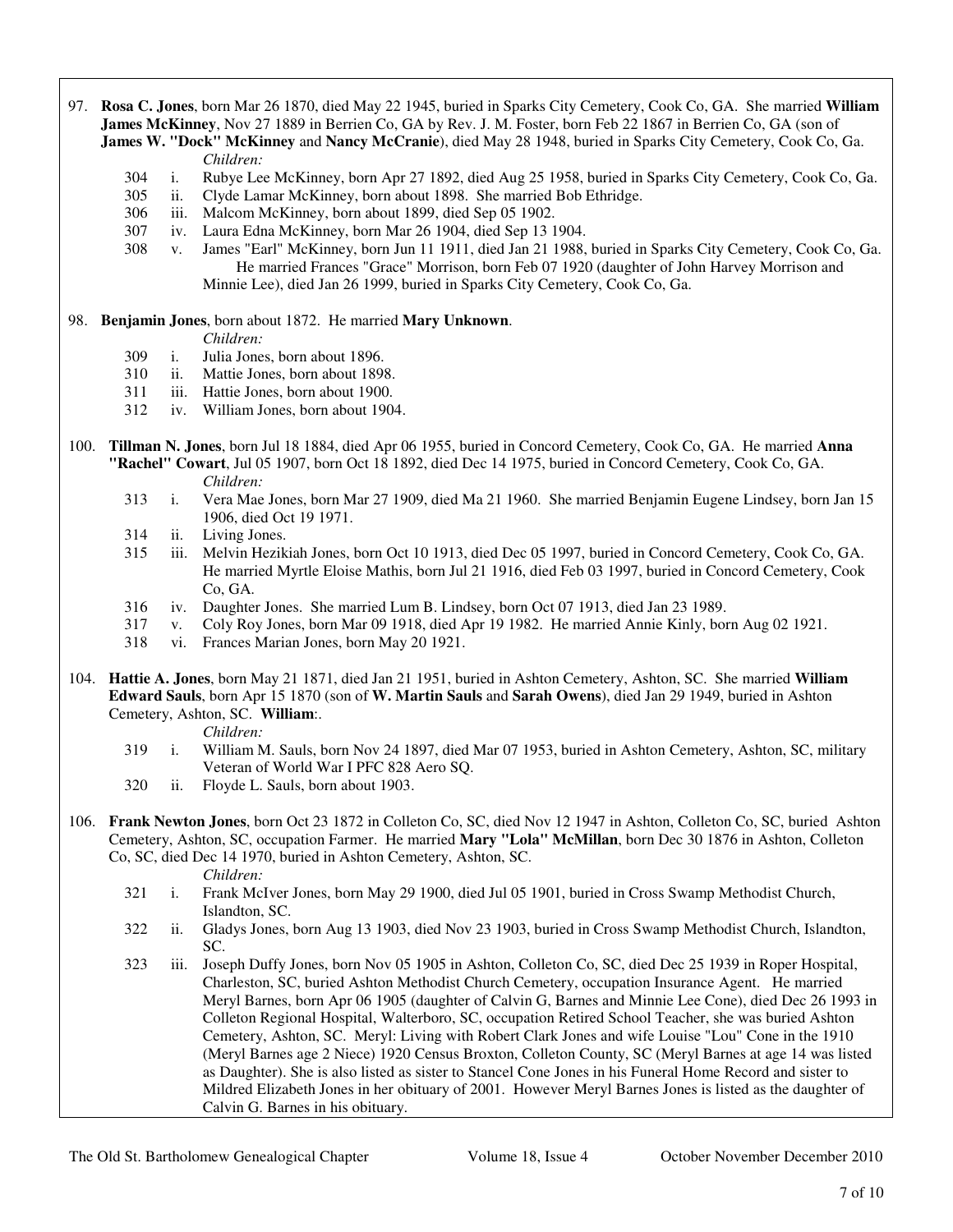- 324 iv. Frank Newton Jones Jr. born about 1907.
- 325 v. Charles "Maynard" Jones, born about 1909. He married Wanda Bryant, Apr 13 1937.
- 326 vi. Maurice Jones, born about 1909, education Attended Clemson.
- 327 vii. Cecil Jones, born about 1912.
- 328 viii. James Jones, born about 1915.
- 329 ix. Mary Amanda Jones, born May 21 1917 in Colleton Co, SC, died Mar 25 2003 in Darlington, Darlington Co, SC. She married Heber Hiers, Jun 08 1941, born Apr 30 1915 in Colleton Co, SC (son of Lewis Malachi Hiers and Minnie Docia Kinard), died Jul 06 1997 in Ehrhardt, Bamberg Co, SC.
- 107. **William Oswald Jones**, born Oct 05 1874, died Mar 08 1947, buried in Ashton Cemetery, Ashton, SC. He married **Juanita "Neta" Berry**, born Feb 22 1881 in Colleton Co, SC (daughter of **Franklin Julien "Frank" Berry** and **Sarah Harriett "Hattie" Kinard**), died Mar 10 1933 in Ashton, Colleton Co, SC, buried in Ashton Cemetery, Ashton, SC. *Children:*
	- 330 i. Telka Jones, born Jul 17 1898, died Sep 24 1899, buried in Cross Swamp Methodist Church, Islandton, SC.
	- 331 ii. Rumel Jones, born Dec 22 1900, died Aug 14 1901, buried in Cross Swamp Methodist Church, Islandton, SC.
	- 332 iii. Leila Jones, born about 1903. She married Joseph "Marion" Matthews, Jun 15 1930.
	- 333 iv. William W. Jones, born Dec 22 1905, died Oct 21 1906, buried in Cross Swamp Methodist Church, Islandton, SC.
	- 334 v. Joe Frank Jones, born Apr 06 1906 in South Carolina, died Nov 30 1945 in Columbia, Richland Co, SC, buried in Ashton Cemetery, Ashton, SC, and military Veteran of World War 1 PVT 1--CL Engr. According to the Death Certificate of Joe Frank Jones he was divorced.
	- 335 vi. Lois Jones, born Apr 24 1907, died May 25 1908, buried in Cross Swamp Methodist Church, Islandton, SC.
	- 336 vii. Edith Jones, born Feb of 1909.
	- 337 viii. Oswald Jones, born about 1911.
	- 338 ix. Samuel "Sam" Jones, born about 1913.
	- 339 x. Sara Jones, born about 1916.
	- 340 xi. Desmond Jones.
- 113. **Voyle Willard Jones Sr**, born May 10 1891 in Colleton Co, SC, died Nov 05 1979 in Lodge, Colleton Co, SC, buried Ashton Cemetery, Ashton, SC. He married **Leila Cummings**, born Sep 19 1895 in Colleton Co, SC (daughter of **Henry Albert Cummings** and **Sheldonia Walton "Donie" Murdaugh**), died May 23 1986 in Colleton Co, SC buried Ashton Cemetery, Ashton, SC, occupation Retired Postmistress.

- 341 i. Voyle Willard Jones Jr., born May 29 1915, died Feb 27 1956, buried in Ashton Cemetery, Ashton, SC. He married Rosa Elizabeth Carter, Aug 23 1939, born Jun 12 1919 (daughter of Edward Peeples Carter and Louise Cornelia Folk). Rosa: Married a second time to Robert Eugene Boyd.
- 342 ii. Lamar Vhison Jones, born Jan 05 1917, died Nov 03 1917, buried in Carter's Ford Baptist Church, Lodge, SC.
- 343 iii. Woodrow Wilson Jones, born Dec 28 1918. He married Lucille Carroll, Apr 12 1942.
- 344 iv. Francis Cummings Jones, born Jul 13 1921. He married Doris Leila Murdaugh, Sep 08 1943, born Nov 11 1923 (daughter of Walter Hay Murdaugh and Minnie "Viola" Padgett).
- 345 v. Donald Leon Jones Sr., born Feb 19 1924, died Mar 26 1999 in Lodge, Colleton Co, SC, buried St. Nicholas Lutheran Church, Fairfax, SC, military Navy Veteran of World War II, occupation Retired Farmer. He married Celia Irene Jenny, Feb 09 1952, born Dec 2 1930 (daughter of Francis Cecil "Frank" Jenny and Ethel Irene Barnes).
- 346 vi. Eulalie Jones, born Jan 17 1927. She married Walter Ackerman, Oct 10 1946, born Jul 29 1924 (son of Paul Ackerman and Irene Wilkes).
- 347 vii. Edward Marshall Jones, born Dec 01 1935. He married Marian Elizabeth Stanley, Aug 11 1972, born Dec 02 1936 (daughter of Gertrude Davis and Fird S. Stanley).
- 115. **Mattie Jones**, born Feb 17 1872 in Colleton Co, SC, died Nov 14 1950 in Colleton Co, SC, buried in Cross Swamp Methodist Church, Islandton, SC. According to the information on the death record of Mattie Jones Sease the mother is listed as Annie Miley however the father is listed as J. Newton Jones when according to cemetery records his name was William Newton Jones. The informat for this funeral home record came from Heyward Jones, son of the deceased. She married **Frank Perry Sease**, born Feb 22 1867 in Bamberg Co, SC (son of **Wesley Elzie "Cape" Sease** and **Esther Katherine Kearse**), died Sep 16 1949 in Ashton, Colleton Co, SC buried Cross Swamp Methodist Church, Islandton, SC. *Children:*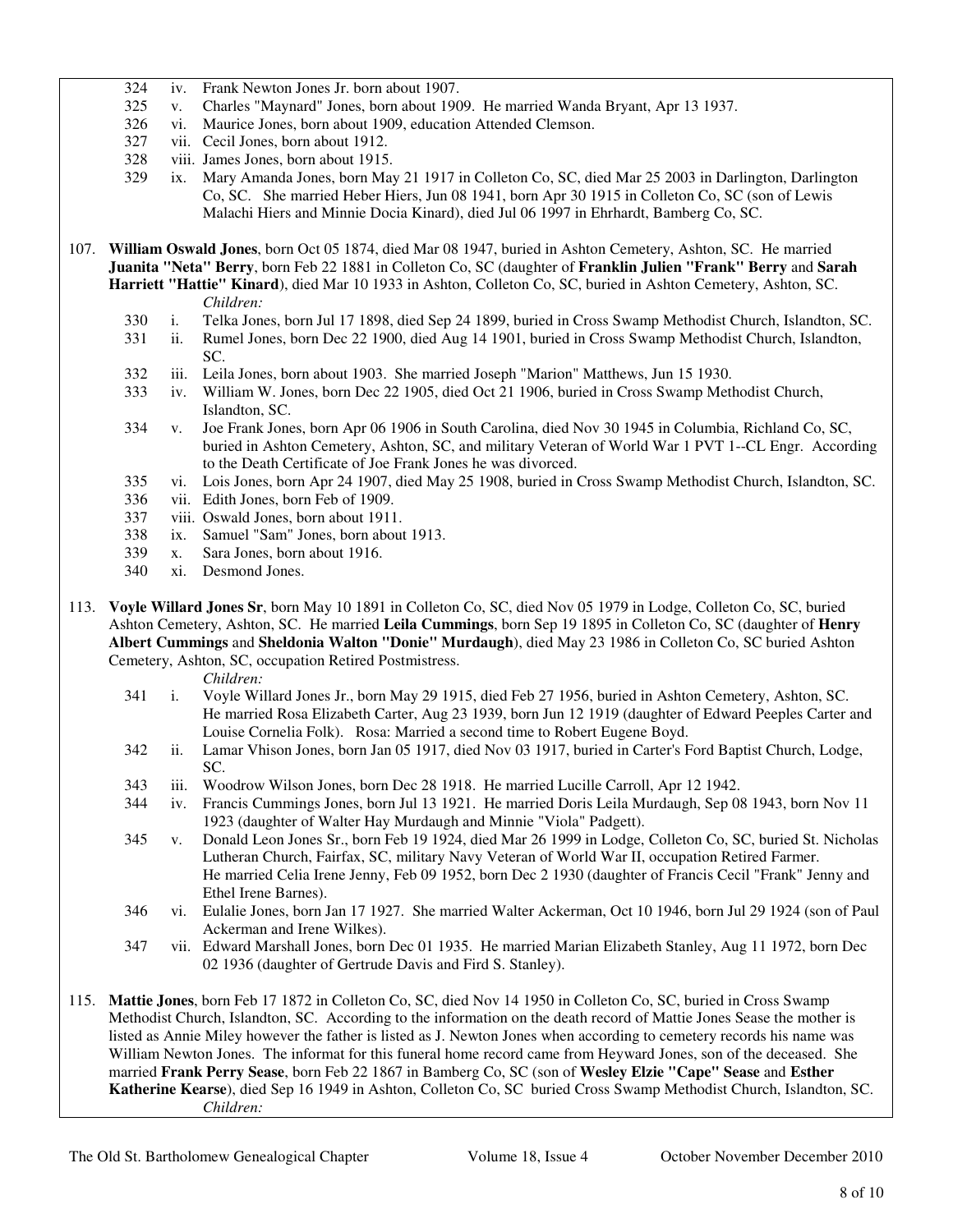|                                                                                                                    | 348                                                                                            | $\mathbf{i}$ . | Norman Jones Sease, born Oct 20 1891, died Dec 07 1912, buried in Cross Swamp Methodist Church,<br>Islandton, SC.                                                                                            |  |
|--------------------------------------------------------------------------------------------------------------------|------------------------------------------------------------------------------------------------|----------------|--------------------------------------------------------------------------------------------------------------------------------------------------------------------------------------------------------------|--|
|                                                                                                                    | 349                                                                                            | ii.            | Claude Newton Sease, born Sep 031894 in Colleton Co, SC, died Jul 21 1963 in Port Royal, Beaufort Co,                                                                                                        |  |
|                                                                                                                    |                                                                                                |                | SC, buried Beaufort Memorial Gardens, Beaufort, SC, military Veteran of World War I. He married                                                                                                              |  |
|                                                                                                                    |                                                                                                |                | Blanche Eline Jones, born Sep 25 1898 in Lodge, Colleton Co, SC (daughter of Lee Johnson Jones and Kate                                                                                                      |  |
|                                                                                                                    |                                                                                                |                | Clifton Smyly), died Jan 13 1990 in Port Royal, SC, buried Beaufort Memorial Gardens, Beaufort, SC.                                                                                                          |  |
|                                                                                                                    | 350                                                                                            | 111.           | Amee Sease, born Mar of 1896 in Colleton Co, SC, died Dec 12 1983 in Colleton Regional Hospital,                                                                                                             |  |
|                                                                                                                    |                                                                                                |                | Walterboro, SC, buried in Cross Swamp Methodist Church, Islandton, SC. She married (1) R. Francis                                                                                                            |  |
|                                                                                                                    |                                                                                                |                | LaCoste, born in France. She married (2) Morris Robert Galle.                                                                                                                                                |  |
|                                                                                                                    | 351                                                                                            | iv.            | Aletha Frances Sease, born Jan 23 1900 in Colleton Co, SC, died May 06 1992 in Oakwood Health Care                                                                                                           |  |
|                                                                                                                    |                                                                                                |                | Center, Walterboro, SC, buried in Cross Swamp Methodist Church, Islandton, SC, occupation Registered                                                                                                         |  |
|                                                                                                                    |                                                                                                |                | Nurse.                                                                                                                                                                                                       |  |
|                                                                                                                    | 352                                                                                            | V.             | Heyward Sease, born Mar 08 1902 in Colleton Co, SC, died Oct 21 1973 in Colleton Co, SC, buried in Cross                                                                                                     |  |
|                                                                                                                    |                                                                                                |                | Swamp Methodist Church, Islandton, SC, never married occupation Retired Navy Chief.                                                                                                                          |  |
|                                                                                                                    | 353                                                                                            | VI.            | Leland Wesley Sease, born Sep 03 1909 in Ashton, Colleton Co, SC, died Jan 12 1975 in Auto Accident at<br>Bells Highway, buried in Cross Swamp Methodist Church, Islandton, SC, occupation Retired Insurance |  |
|                                                                                                                    |                                                                                                |                | Agent. He married Agnes Ward, born Jan 23 1910 in Macon, GA (daughter of Samuel Ward and M.                                                                                                                  |  |
|                                                                                                                    |                                                                                                |                | Moore), died Jul 07 1973 in Medical University Hospital, Charleston, SC, buried in Cross Swamp Methodist                                                                                                     |  |
|                                                                                                                    |                                                                                                |                | Church, Islandton, SC.                                                                                                                                                                                       |  |
|                                                                                                                    |                                                                                                |                |                                                                                                                                                                                                              |  |
|                                                                                                                    |                                                                                                |                | 119. Helen "May" Jones, born Dec 04 1880 in Colleton Co, SC, died Dec 11 1955 in Orangeburg Regional Hospital,                                                                                               |  |
|                                                                                                                    |                                                                                                |                | Orangeburg, SC, buried in St Joseph Methodist Cemetery, Ashton, SC. She married William Dowling Berry, born Jul 08                                                                                           |  |
|                                                                                                                    |                                                                                                |                | 1879 (son of Franklin Julien "Frank" Berry and Sarah Harriett "Hattie" Kinard), died Mar 03 1950, occupation                                                                                                 |  |
|                                                                                                                    |                                                                                                |                | Farmer, buried in Ashton Methodist Church Cemetery.                                                                                                                                                          |  |
|                                                                                                                    | 354                                                                                            | $i$ .          | Children:<br>Elise Berry, born about 1906 in Broxton Township, Colleton Co, SC, died Dec 20 1996. She married John                                                                                           |  |
|                                                                                                                    |                                                                                                |                | Richard "Dick" Hiers, Feb 22 1920, born Dec 19 1889 in Hampton Co, SC (son of John Williams Hiers and                                                                                                        |  |
|                                                                                                                    |                                                                                                |                | Isabel G. "Belle" Sanders), died Sep 01 1934.                                                                                                                                                                |  |
|                                                                                                                    | 355                                                                                            | ii.            | Effie Berry, born about 1907. She married Unknown Sauls.                                                                                                                                                     |  |
|                                                                                                                    |                                                                                                |                |                                                                                                                                                                                                              |  |
|                                                                                                                    |                                                                                                |                | 120. Joseph Newton Jones, born Jun 26 1884 in Ashton, Colleton Co, SC, died Nov 23 1957 in Orangeburg Regional Hospital,                                                                                     |  |
|                                                                                                                    |                                                                                                |                | Orangeburg, SC, occupation He married Maude "Janie" Black, about 1904, born Sep 27 1887 in Barnwell Co, SC                                                                                                   |  |
|                                                                                                                    |                                                                                                |                | (daughter of Wiley S. Black and Elizabeth J. Black), died Oct 23 1977 in St Francis Hospital, Charleston, SC, buried                                                                                         |  |
| Cross Swamp Methodist Church, Islandton, SC, occupation Retired school teacher.<br>Children:                       |                                                                                                |                |                                                                                                                                                                                                              |  |
|                                                                                                                    | 356                                                                                            | i.             | Maude Bruce Jones, born Sep 27 1906 in Ashton, Colleton Co, SC, died Jul 20 1954 in Colleton County                                                                                                          |  |
|                                                                                                                    |                                                                                                |                | Hospital, Walterboro, SC, buried Live Oak Cemetery, Walterboro, SC. She married Howard Atkins Brown,                                                                                                         |  |
|                                                                                                                    |                                                                                                |                | Dec 27 1930, born Aug 02 1908 in Walterboro, Colleton County, SC (son of George Carroll Brown and                                                                                                            |  |
|                                                                                                                    |                                                                                                |                | Esther Wescoat), died Apr 04 1983 buried Live Oak Cemetery, Walterboro, SC, occupation Retired                                                                                                               |  |
|                                                                                                                    |                                                                                                |                | Merchant.                                                                                                                                                                                                    |  |
|                                                                                                                    | 357                                                                                            | ii.            | Evelyn Jones, born Sep 07 1909, died Dec 31 1996. She married (1) Delbert York. She married (2) Robert                                                                                                       |  |
|                                                                                                                    |                                                                                                |                | Thomas Chrystie.                                                                                                                                                                                             |  |
|                                                                                                                    | 358                                                                                            | 111.           | Effie Pauline Jones, born Nov 15 1914, died Apr 02 1917, buried in Cross Swamp Methodist Church,                                                                                                             |  |
|                                                                                                                    |                                                                                                |                | Islandton, SC.                                                                                                                                                                                               |  |
|                                                                                                                    | 359                                                                                            | iv.            | Gwendolyn Faye Jones, born about 1915 in Colleton Co, SC, died Before 1977. She married Arthur Sidney                                                                                                        |  |
|                                                                                                                    |                                                                                                |                | Coggins, Jul 27 1934, born about 1910.                                                                                                                                                                       |  |
|                                                                                                                    | 360                                                                                            | V.             | Helen Elizabeth Jones, born Apr 28 1920, died May 01 1920. Death Certificate is under Elizabeth Jones.                                                                                                       |  |
| <b>QUERY</b>                                                                                                       |                                                                                                |                |                                                                                                                                                                                                              |  |
| Information requested on Henry DuBois b. 1838-1880, Lennie Crosby DuBois 1839-1879, Dempsey DuBois 1810-1880, Mary |                                                                                                |                |                                                                                                                                                                                                              |  |
|                                                                                                                    | Ann Crosby DuBois 1816-1854, Elizabeth McMillan DuBois, William DuBois about 1790 and possible |                |                                                                                                                                                                                                              |  |
|                                                                                                                    |                                                                                                |                | wives Nancy ?, Sara Elizabeth Morgan? Mary?                                                                                                                                                                  |  |
|                                                                                                                    |                                                                                                |                | Please mail information to: Mr. Luther F. DuBois Jr.                                                                                                                                                         |  |

502 S. Main St.

Lewistown, PA 17044